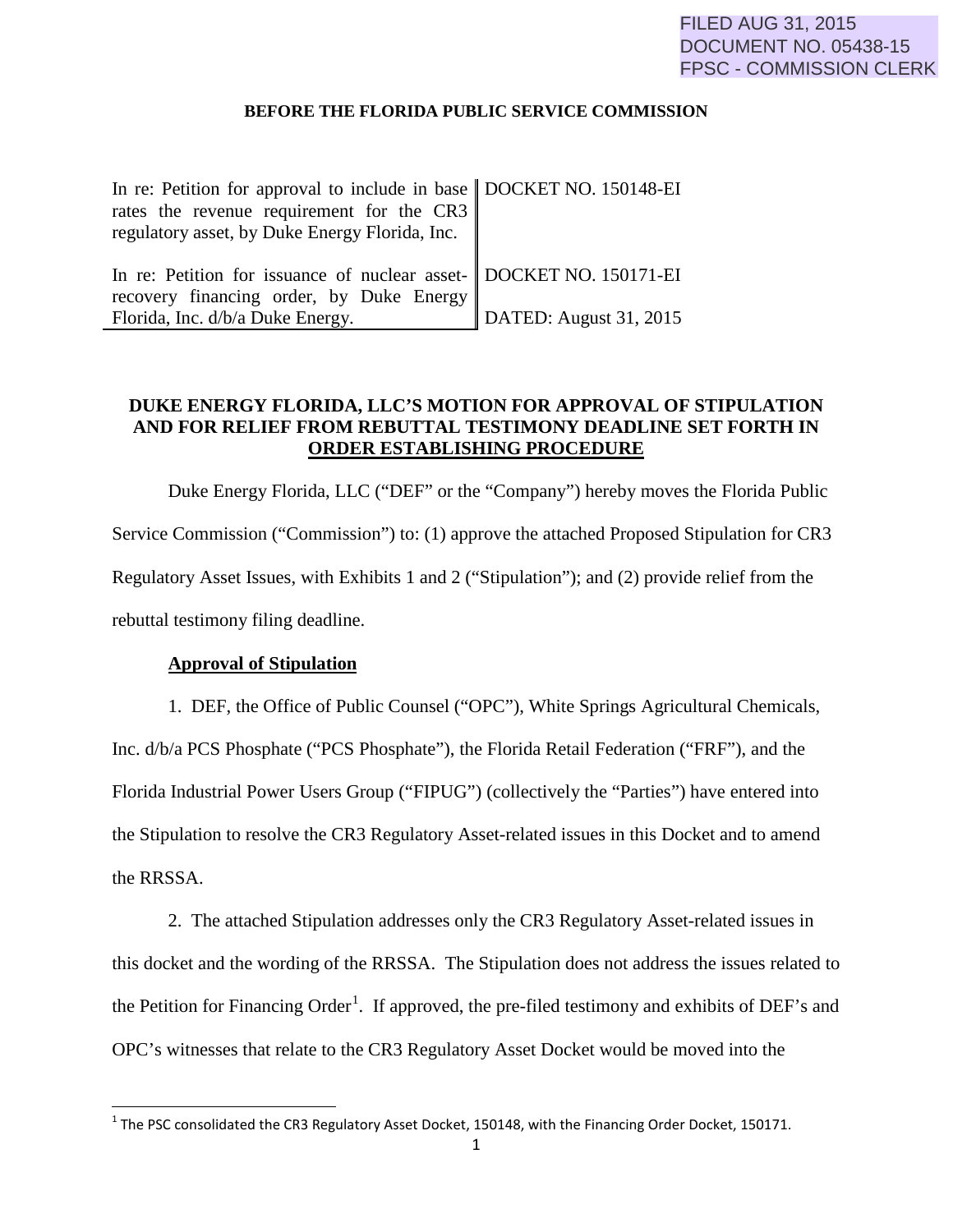record. Opening statements, cross-examination of witnesses, closing statements, and posthearing briefing would be waived only for the CR3 Regulatory Asset-related issues, but not with respect to the Financing Order issues. The parties' positions on the CR3 Regulatory Assetrelated issues are stated in the attached Stipulation, specifically Exhibit 1, which the parties request the Commission attach to its final order.

3. The parties also request, in this Stipulation, that the Revised and Restated Stipulation and Settlement Agreement ("RRSSA") be amended as explained below. Specifically, this Commission approved the RRSSA in Order No. PSC-13-0598-FO-EI. The RRSSA provides, among other things, for the recovery of the CR3 Regulatory Asset. Subsequent to the parties' execution of the RRSSA, Section 366.95, Florida Statutes, became law. Pursuant to the RRSSA, DEF filed a petition to include the CR3 Regulatory Asset in base rates (Docket 150148-EI). Pursuant to Section 366.95, DEF filed a petition for issuance of a nuclear asset-recovery financing order (Docket 150171-EI).

4. Because Section 366.95 had not been enacted when the parties executed the RRSSA, the RRSSA necessarily does not contain provisions that apply to a proposed securitization pursuant to Section 366.95. Accordingly, it is necessary to amend certain provisions of the RRSSA to ensure that a financing order, if issued, will be consistent with the RRSSA. The RRSSA Amendment is attached as Exhibit 2 to the Stipulation. The RRSSA Amendment contains targeted and limited changes to those sections of the RRSSA that reference the recovery period for the CR3 Regulatory Asset, specifically paragraphs 5 and 21, to clarify the appropriate recovery period if the nuclear asset-recovery bonds are issued pursuant to Section 366.95, in a manner that preserves and is consistent with the original intent of the parties at the time the RRSSA was found by the Commission to be in the public interest. It is the intent of the parties

2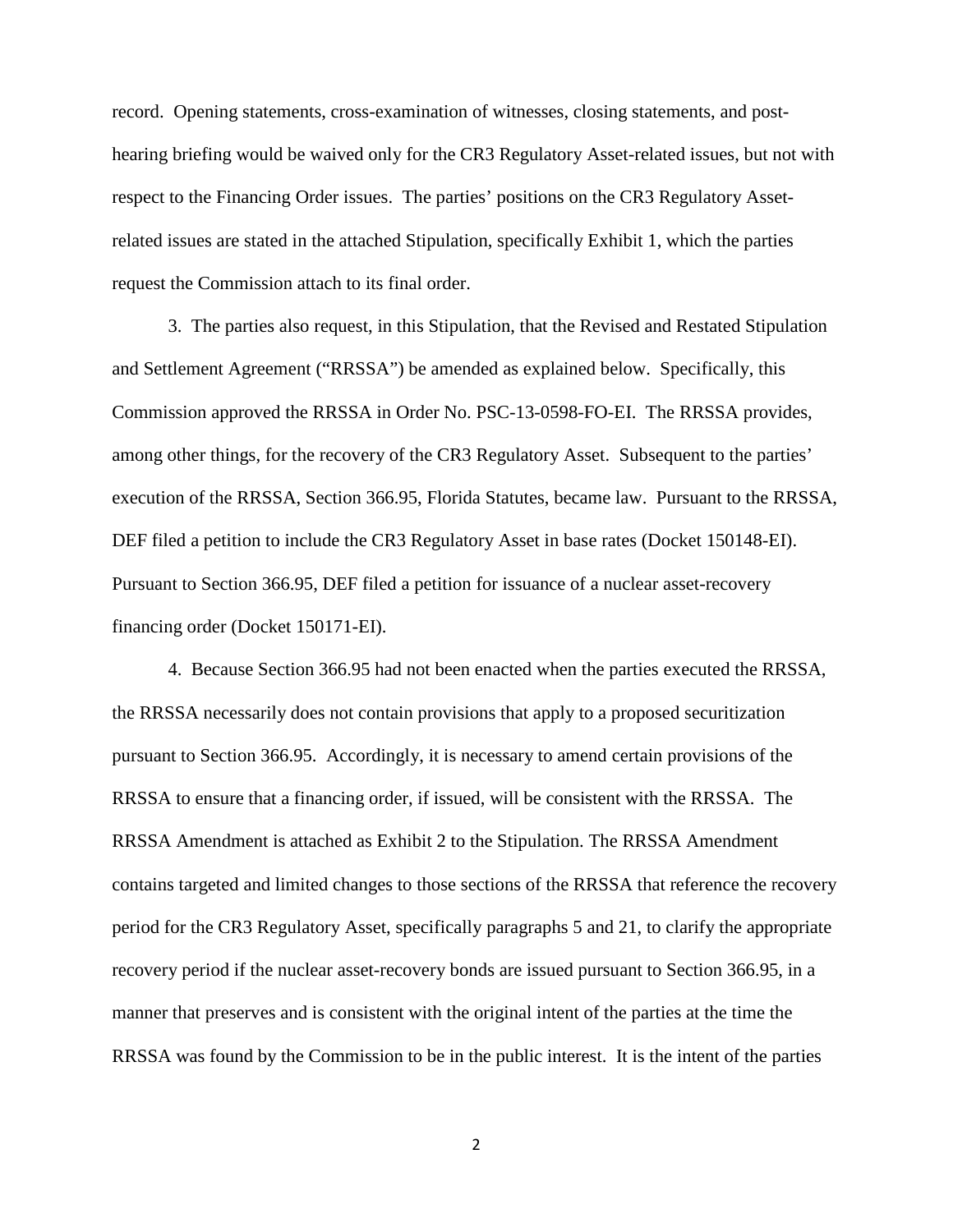that all provisions of the RRSSA remain in full force and effect, except for the matters specifically addressed in the proposed amendment, attached as Exhibit 2 to the Stipulation.

5. The RRSSA Amendment is in the best interest of DEF's customers and in the public interest. The RRSSA Amendment provides a clear path forward with respect to the potential securitization of the CR3 Regulatory Asset and preserves the Company's ability to obtain lowcost nuclear asset-recovery bonds for the benefit of its customers. Without the RRSSA Amendment, DEF may not be able to securitize the CR3 Regulatory Asset and be consistent with the intended recovery period for the CR3 Regulatory Asset that is set forth in the RRSSA and preserved and clarified as set forth herein.

#### **Rebuttal Testimony**

6. In Order No. PSC-15-0238-FOF-EI, the Commission ordered that DEF file its rebuttal testimony on September 1, 2015. If this Stipulation is approved, DEF will not have a need to file any rebuttal testimony. However, if the Stipulation is not approved, then DEF would request relief from the date established in Order 15-0238, such that it could file its rebuttal testimony within 2 business days of the Commission vote disapproving the Stipulation.

7. Such a ruling will provide for administrative efficiency and ensure that DEF is not prejudiced by entering into this Stipulation.

8. DEF is authorized to represent that OPC, PCS Phosphate, FRF, and FIPUG support the motion to approve the Stipulation and the request for relief from the rebuttal testimony deadline.

WHEREFORE, DEF respectfully requests that:

(1) the Commission approve the Stipulation attached hereto, excuse DEF's and OPC's CR3 Regulatory Asset-related witnesses from attending the hearing in this matter and approve the RRSSA Amendment; and

3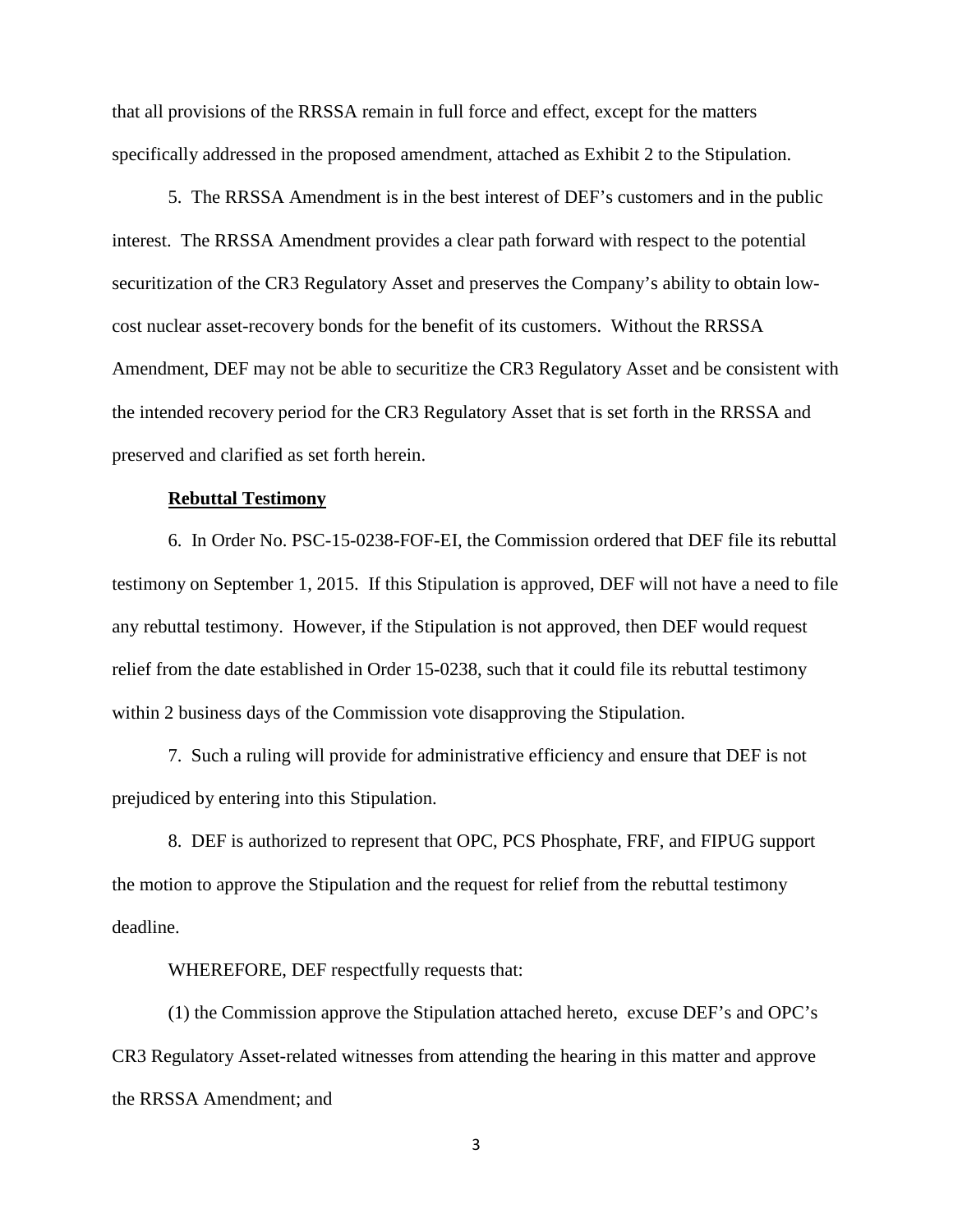(2) if the Stipulation is not approved, that DEF be relieved from the rebuttal testimony filing date set forth in Order 15-0238 and be permitted to file rebuttal within 2 business days of the Commission vote on this Motion.

Respectfully submitted this  $31<sup>st</sup>$  day of August, 2015.

\_/s/ *Dianne M. Triplett\_\_\_\_\_\_\_\_\_\_\_\_\_\_\_\_\_\_\_\_\_* DIANNE M. TRIPLETT Associate General Counsel DUKE ENERGY FLORIDA, LLC Post Office Box 14042 St. Petersburg, Florida 33733-4042 Telephone: (727) 820-4692 Facsimile: (727) 820-5041 Email: dianne.triplett@duke-energy.com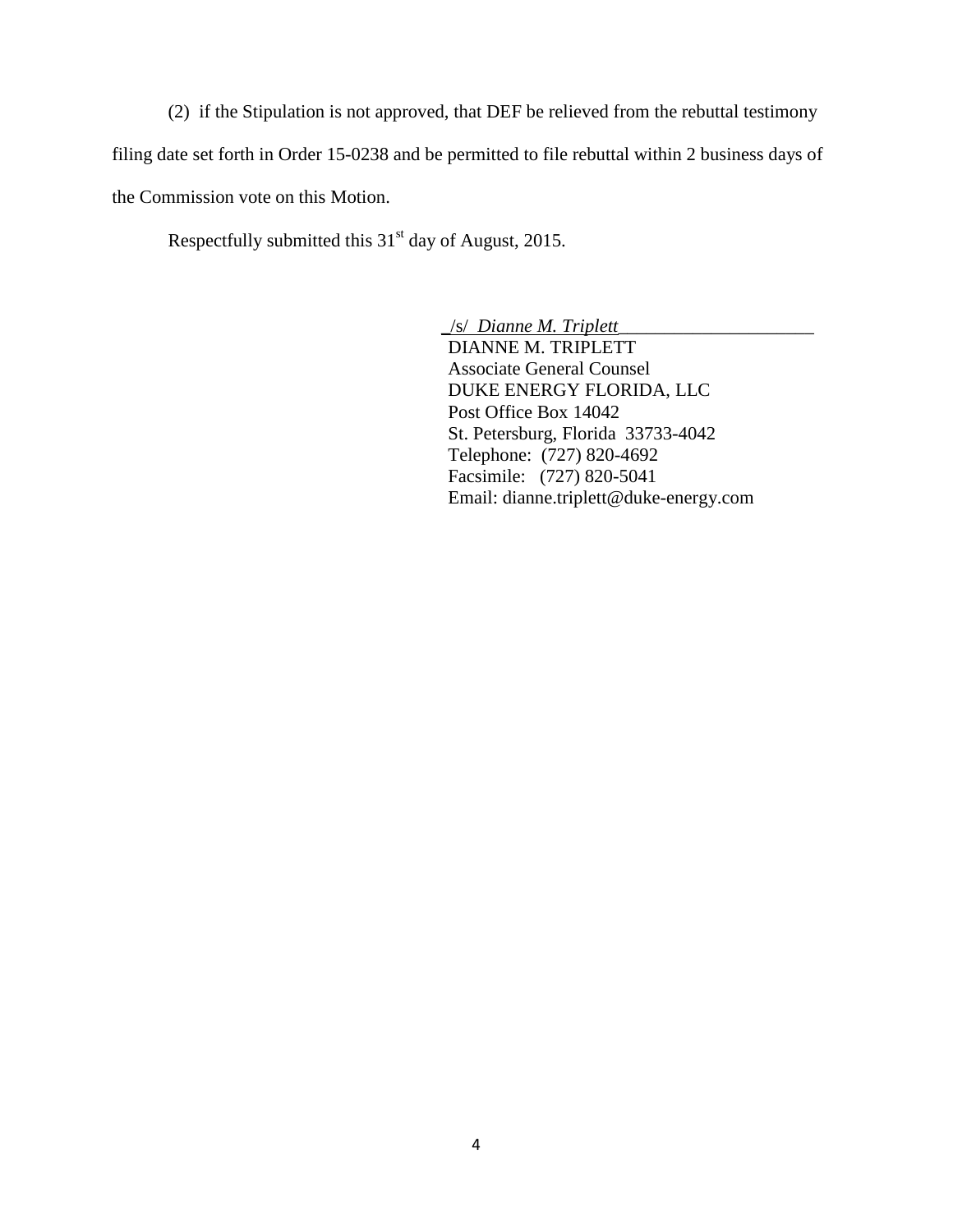### **CERTIFICATE OF SERVICE**

I HEREBY CERTIFY that a true and correct copy of the foregoing has been furnished via electronic mail to the following this  $31<sup>st</sup>$  day of August, 2015.

| Keino Young<br>Kelley Corbari<br>Leslie Ames<br>Theresa Tan<br>Office of the General Counsel<br>Florida Public Service Commission<br>2540 Shumard Oak Blvd.<br>Tallahassee, FL 32399-0850<br>kyoung@psc.state.fl.us<br>kcorbari@psc.state.fl.us<br>lames@psc.state.fl.us<br>ltan@psc.state.fl.us | <b>Charles Rehwinkel</b><br>J. R. Kelly<br>Office of Public Counsel<br>c/o The Florida Legislature<br>111 West Madison Street, Room 812<br>Tallahassee, Florida 32399-1400<br>kelly.jr@leg.state.fl.us<br>rehwinkel.charles@leg.state.fl.us<br>woods.monica@leg.state.fl.us |
|--------------------------------------------------------------------------------------------------------------------------------------------------------------------------------------------------------------------------------------------------------------------------------------------------|-----------------------------------------------------------------------------------------------------------------------------------------------------------------------------------------------------------------------------------------------------------------------------|
| Florida Industrial Power Users Group<br>c/o Moyle Law Firm, P.A.<br>Jon C. Moyle, Jr.<br>Karen A. Putnal<br>118 North Gadsden Street<br>Tallahassee, Florida 32301<br>jmoyle@moylelaw.com<br>kputnal@moylelaw.com                                                                                | <b>PSC Phosphate – White Springs</b><br>c/o James W. Brew<br>Owen J. Kopon<br>Stone Mattheis Xenopoulos & Brew, PC<br>1025 Thomas Jefferson Street, NW<br>Eighth Floor, West Tower<br>Washington, DC 20007-5201<br>jbrew@smxblaw.com<br>ojk@smxblaw.com                     |
| Joseph Fichera<br>Saber Partners, LLC<br>44 Wall Street<br>New York, NY 10005<br>jfichera@saberpartners.com                                                                                                                                                                                      | Dean E. Criddle<br>Orrick, Herrington & Sutcliffe<br>405 Howard Street, #11<br>San Francisco, CA 94105<br>dcriddle@orrick.com                                                                                                                                               |

 *s/ Dianne M. Triplett*  Attorney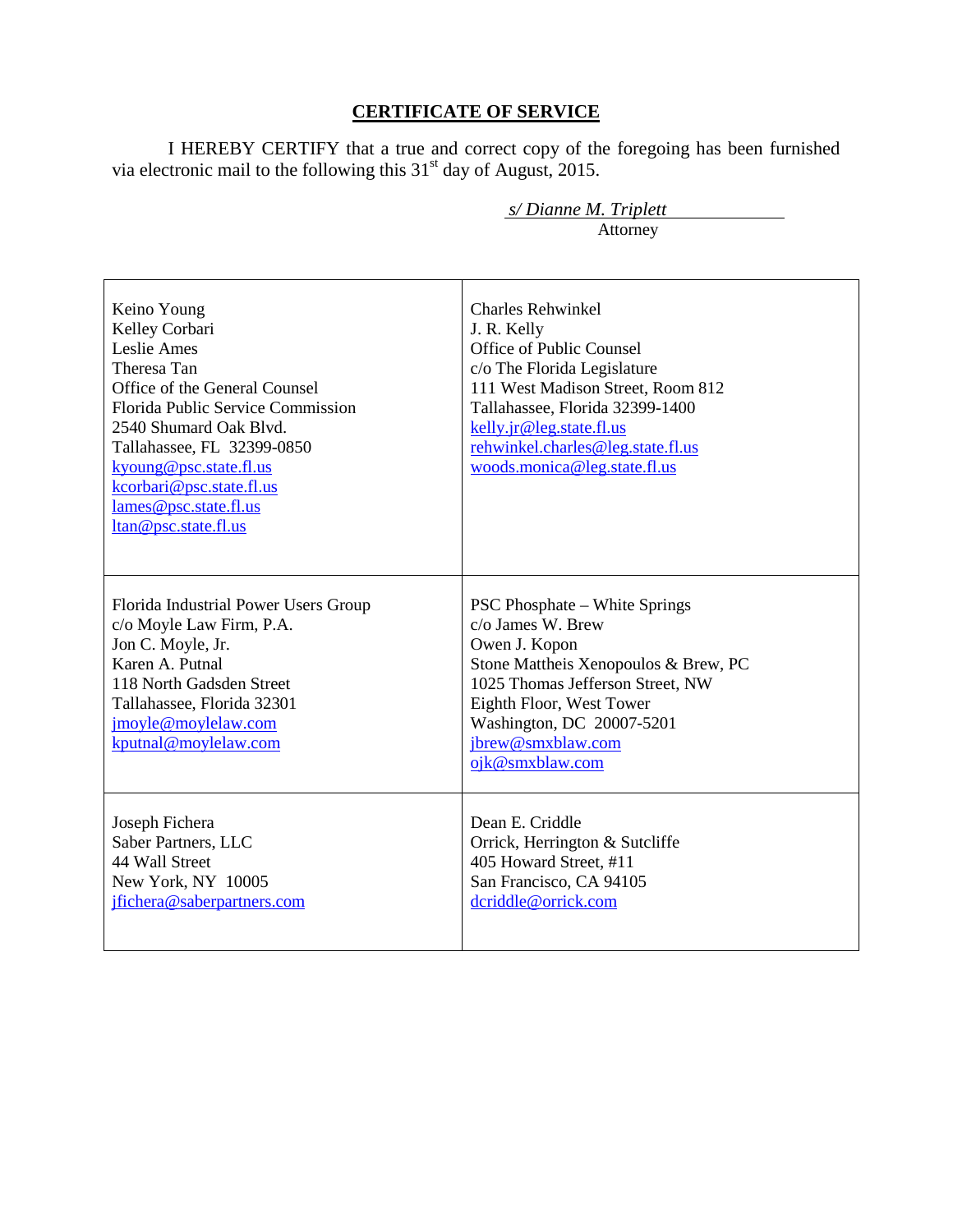- I. The signatories to the RRSSA agree that there should be certain adjustments to the value of the CR3 Regulatory Asset that DEF has proposed to include in base rates, per its Petition on May 22, 2015. Specifically, the signatories agree that DEF should reduce the value of its CR3 Regulatory Asset by \$15 million.
- II. This is a negotiated settlement that resolves any and all issues that interveners have raised or could raise with respect to DEF's CR3 Regulatory Asset filing, including but not limited to the issues raised in Donna Ramas' testimony, filed on August 12 on behalf of the Office of Public Counsel ("OPC"). In consideration for the reduction of value referenced in paragraph I above, the signatories to the RRSSA fully and forever waive, release, discharge, and otherwise extinguish any and all of their rights, claims, and interests of whatever kind or nature, whether now known or unknown, to challenge the reasonableness and prudence of any DEF action, including inaction, or decision, of any kind, type, or nature, arising out of, or related or in any way connected, directly or indirectly, to the issues in Docket 150148. Absent evidence of fraud, intentional misrepresentation, or intentional misconduct by DEF, the interveners cannot and will not challenge in any PSC or judicial proceeding the prudence of DEF's actions in connection with the issues in Docket 150148. The current list of issues for consideration with respect to Docket 150148 is attached as Exhibit 1. For clarity, the signatories to the RRSSA reserve all rights with respect to the securitization or financing order portion of Docket 150171.
- III. The interveners will take positions on issues 2 through 13, as reflected in Exhibit 1, and will take "No Position" with respect to the remaining issue (issue 1) in the above dockets related to the CR3 Regulatory Asset, thus removing any obstacle to "Type 2" stipulations on that issue.
- IV. Nothing in this Stipulation is intended to affect the intent, or the provisions, of the RRSSA, except as set forth in the RRSSA Amendment.
- V. If this Stipulation is not approved by the Commission, then DEF reserves its right, and the parties do not object, to file rebuttal testimony to respond to OPC's testimony.
- VI. The signatories to the RRSSA approve the RRSSA Amendment, attached to this Stipulation as Exhibit 2. The signatories agree that the RRSSA Amendment contains changes to clarify the appropriate recovery period if the nuclear asset-recovery bonds are issued pursuant to Section 366.95. The signatories, by executing this Stipulation, agree that paragraph 22 of the RRSSA, which requires that "no provision may be changed or altered without the consent of each signatory Party in a written document duly executed by all Parties to this Revised and Restated Settlement Agreement," is fully satisfied.
- VII. This Stipulation may be executed in counterpart originals, and a facsimile or PDF email of an original signature shall be deemed an original.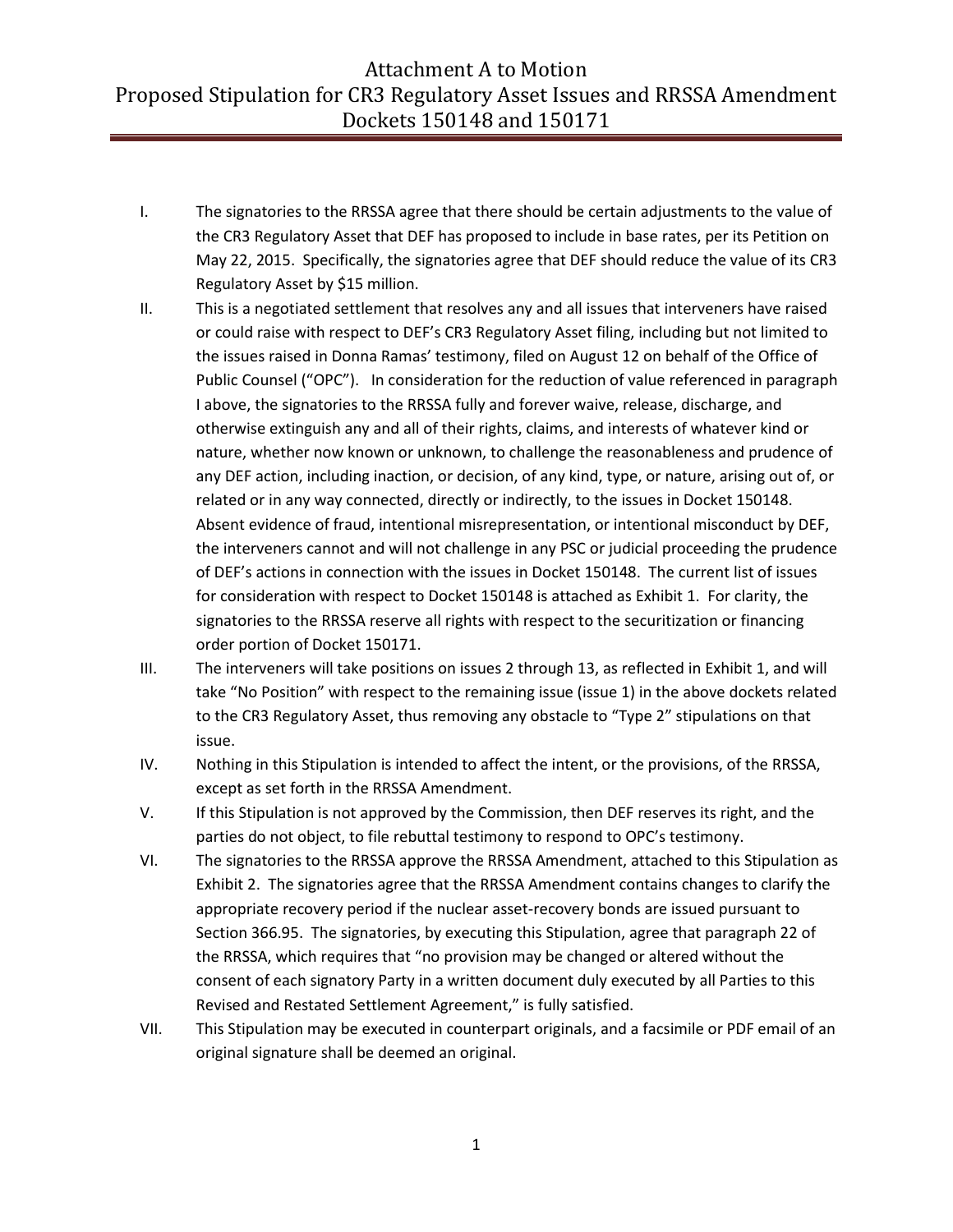In Witness Whereof, the signatories to the RRSSA evidence their acceptance and agreement with the provisions of this Stipulation by their signatures below.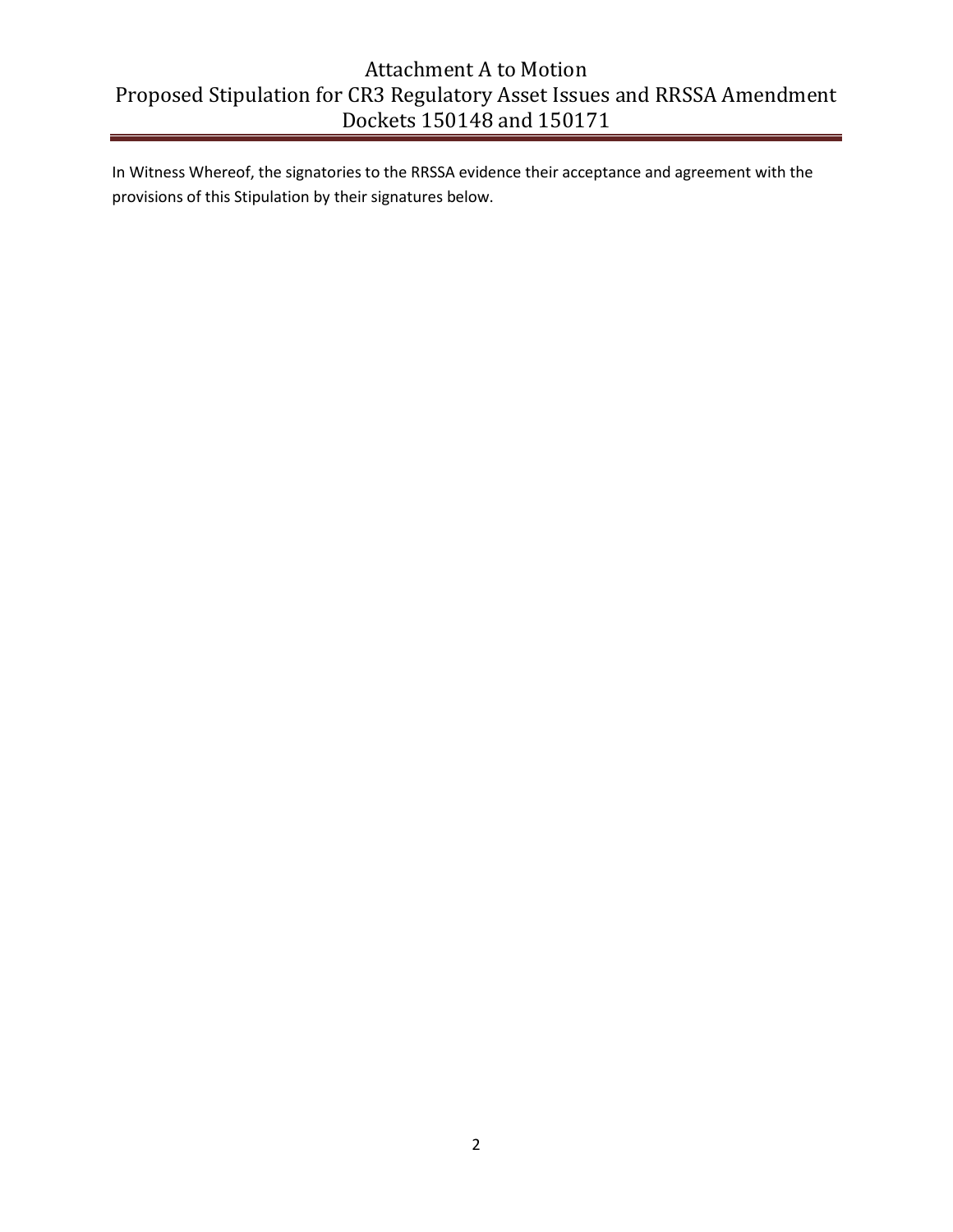Attachment A to Motion Proposed Stipulation for CR3 Regulatory Asset Issues and RRSSA Amendment Dockets 150148 and 150171

Duke Energy Florida, LLC,  $By:$ 

John T. P.O. B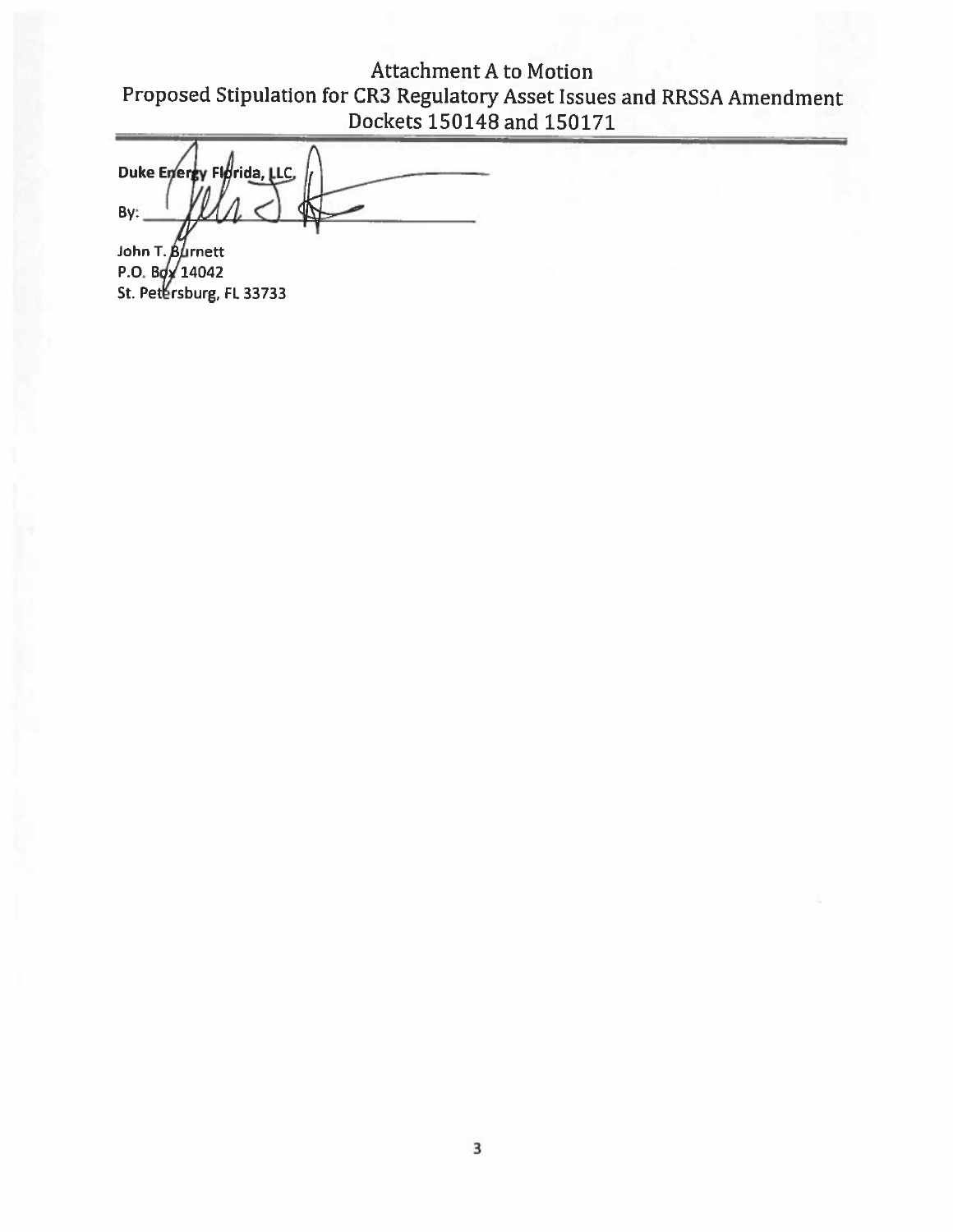Attachment A to Motion Proposed Stipulation for CR3 Regulatory Asset Issues and RRSSA Amendment Dockets 150148 and 150171

Office of Public Counsel Inpli U.  $By:$ J.R. Kelly, Esq.

Charles Rehwinkel, Esq. 111 W. Madison St., Room 812 Tallahassee, FL 32399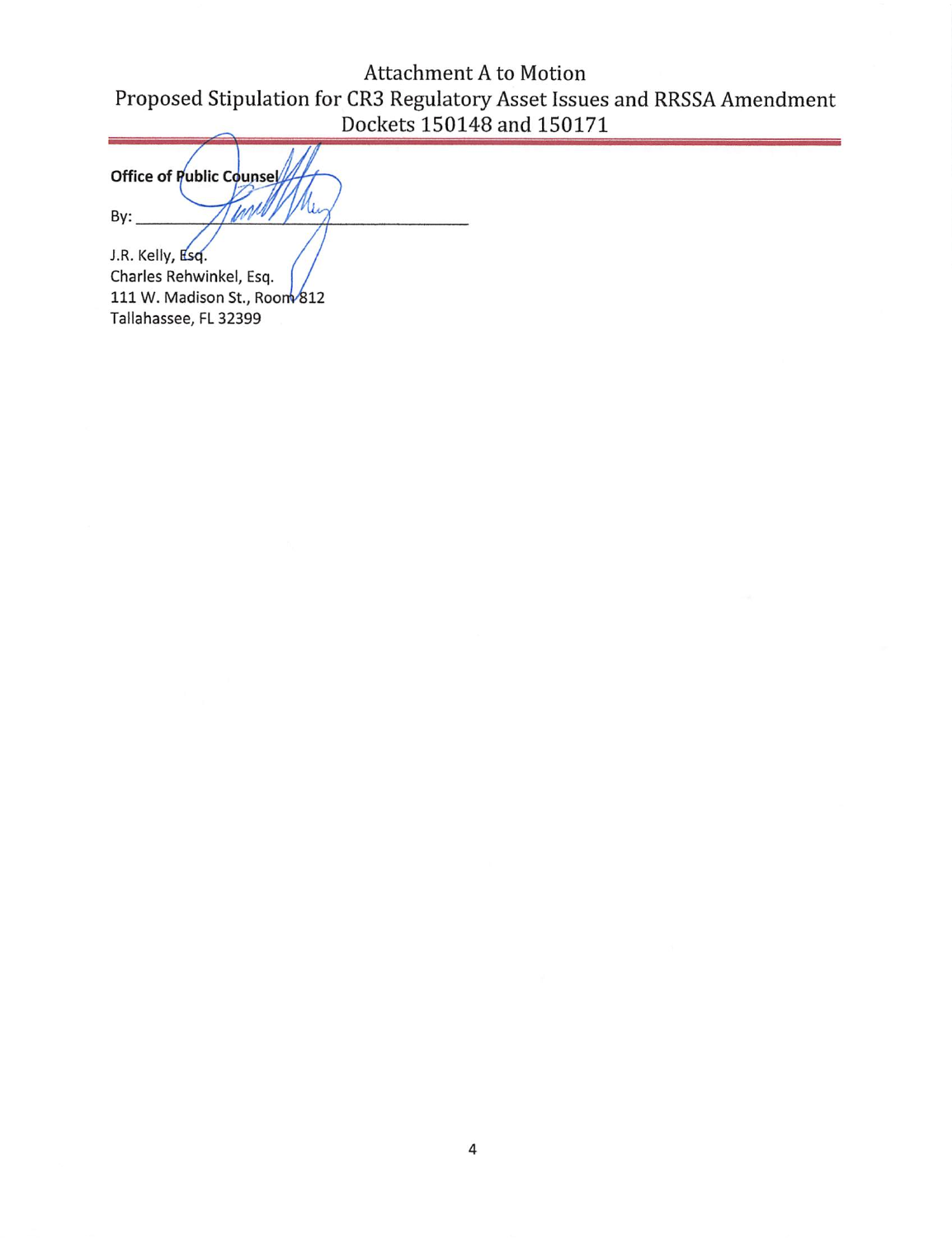Florida Industrial Power Users Group

imi  $By:$  $3|31|12$ 

Jon C. Moyle, Esq. Moyle Law Firm 118 North Gadsen Street Tallahassee, FL 32301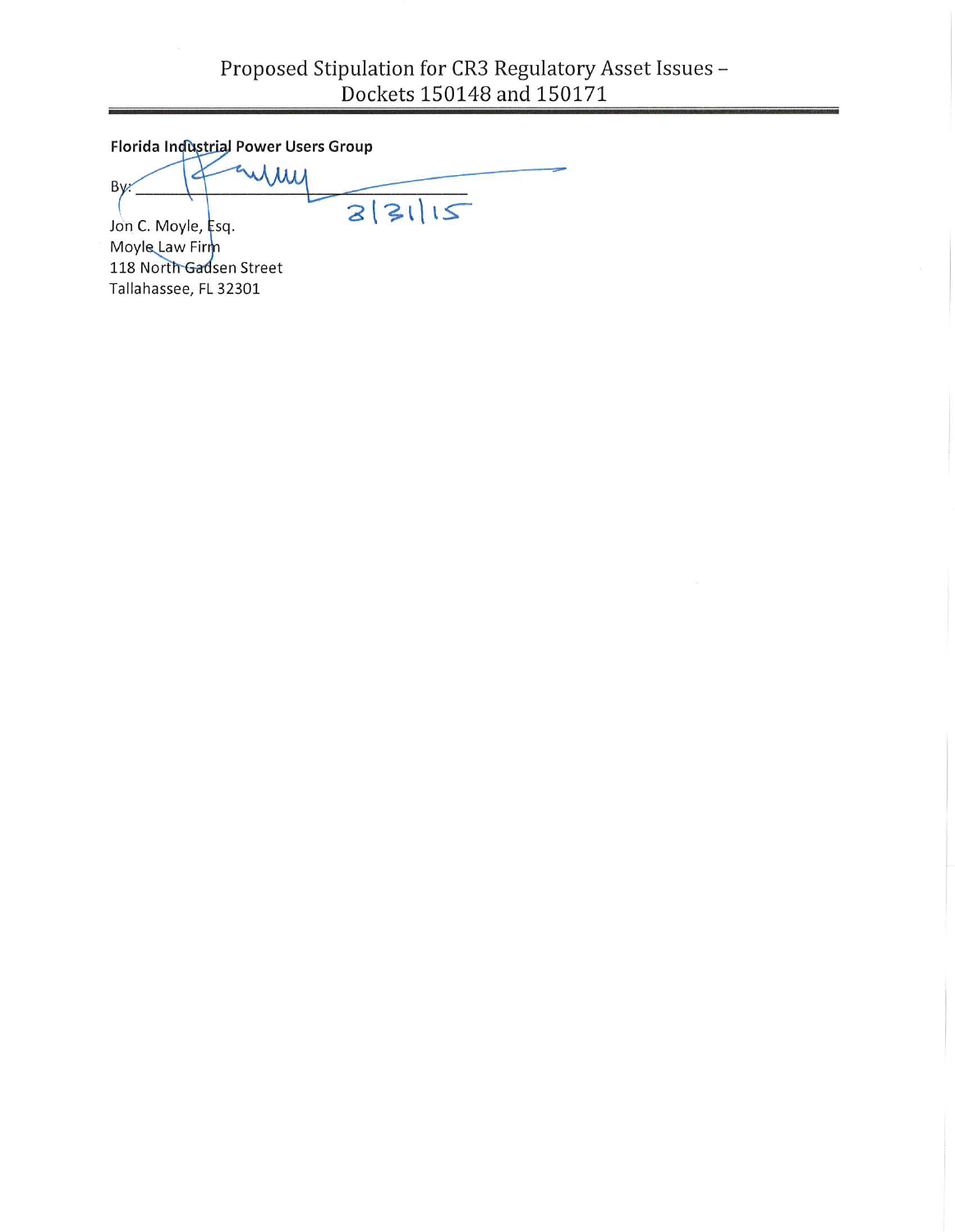the. White Springs Agricultural Chemicals Mer Ø By  $\overline{t}$ 

James W. Brew, Esquire Stong Mattheis Xenopolous & Brew, PC 1025 Thomas Jefferson St., NW Eighth Floor, West Tower Washington, DC 20007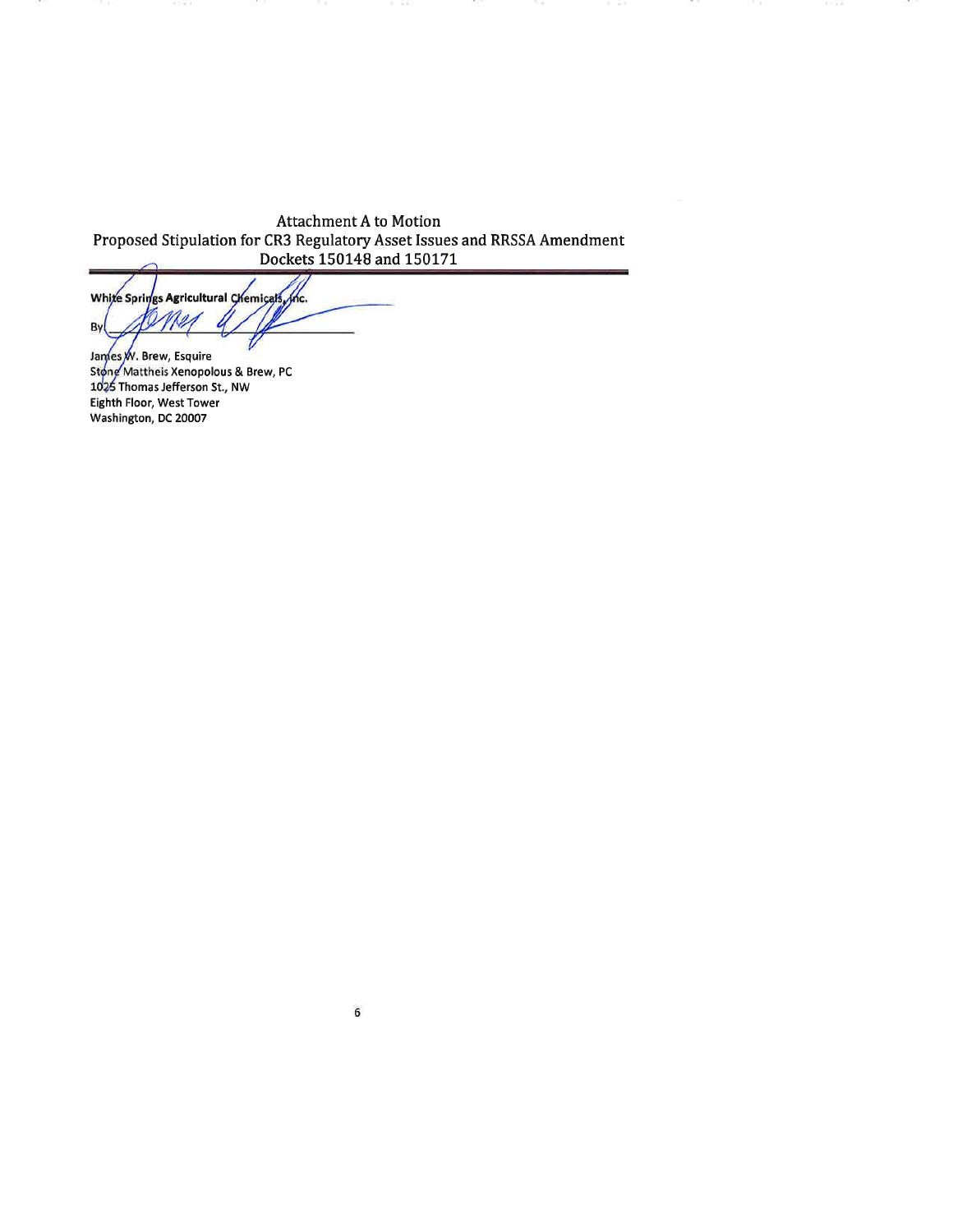Florida Retail Federation By:

Robert Scheffel Wright John T. LaVia Ill Garder, Bist, Bowden, Bush, Dee, LaVia & Wright, P.A. 1300 Thomaswood Drive Tallahassee, FL 32308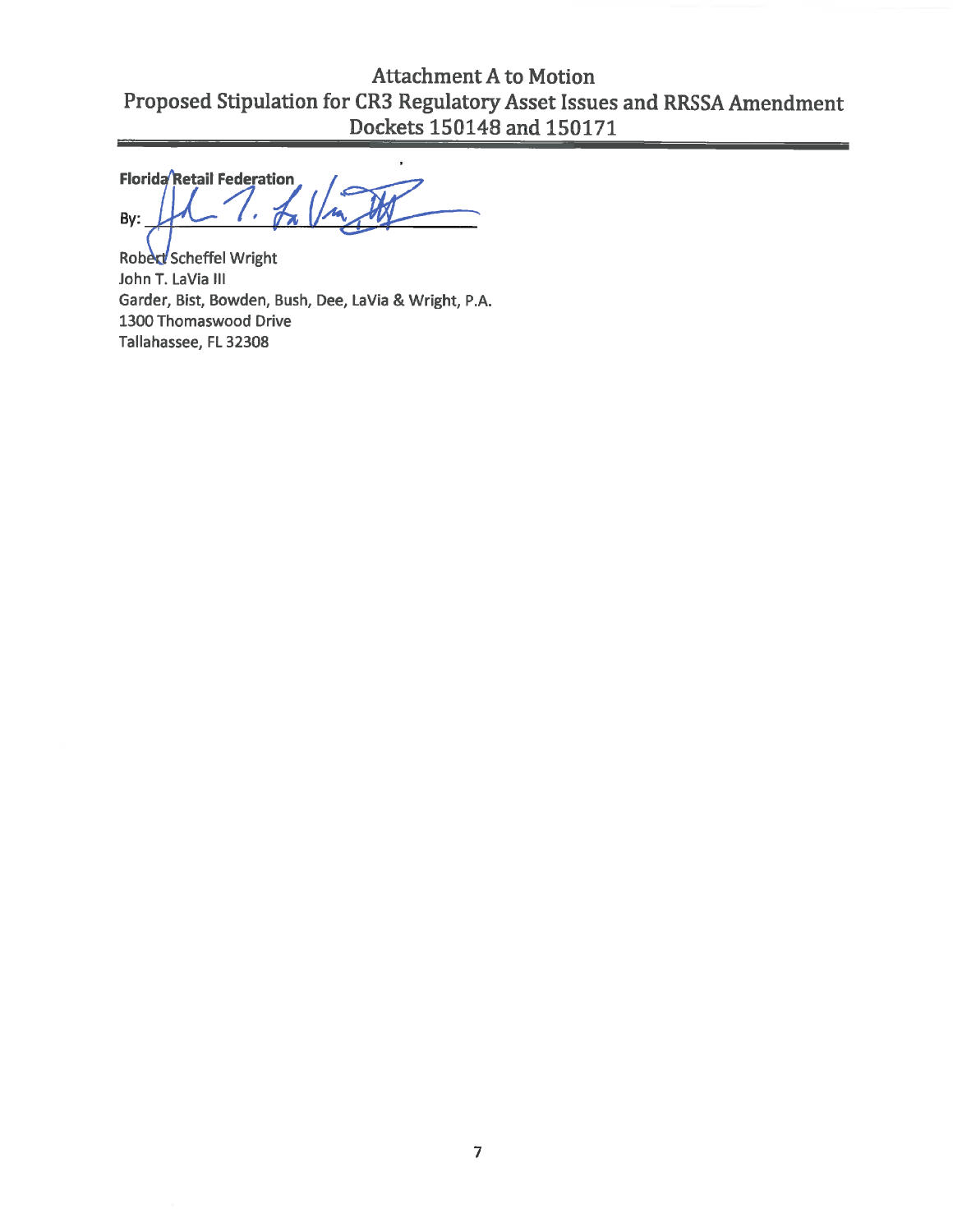#### **Exhibit 1**

#### **CR3 Regulatory Asset Issues**

**Issue 1:** Has DEF provided adequate internal controls and management oversight of its CR3 investment recovery procedure and plan?

Type 2 Stipulation

**Issue 2:** Did DEF minimize the current and future costs of the CR3 Regulatory Asset and use reasonable and prudent efforts to curtail avoidable costs or to sell or otherwise salvage assets that would otherwise be included in the CR3 Regulatory Asset, as required by the Revised and Restated Stipulation and Settlement Agreement (RRSSA)?

Stipulation: Yes, DEF fully complied with its obligations under the RRSSA.

**Issue 3:** Should DEF be required to collect the 2016 CR3 Regulatory Asset carrying cost of \$1.50/mWh through the fuel clause as provided in the RRSSA and to reduce the CR3 Regulatory Asset by the projected amount to be recovered?

Stipulation: No, recovery of the carrying cost through the fuel clause pursuant to Paragraph 7.a. of the RRSSA should terminate with the last billing cycle for December 2015. DEF will not implement the \$1.50 per megawatt hour rate increase for 2016.

**Issue 4:** Has DEF properly categorized and recorded costs associated with the CR3 Regulatory Asset as contemplated by the RRSSA?

Stipulation: Yes, DEF has properly categorized and recorded costs consistent with the RRSSA.

**Issue 5:** Did DEF appropriately apply the accelerated recovery of the carrying charge collected through the Fuel Adjustment Clause to the CR3 Regulatory Asset?

Stipulation: Yes.

**Issue 6:** What is the appropriate projected amount of the CR3 Regulatory Asset at December 31, 2015?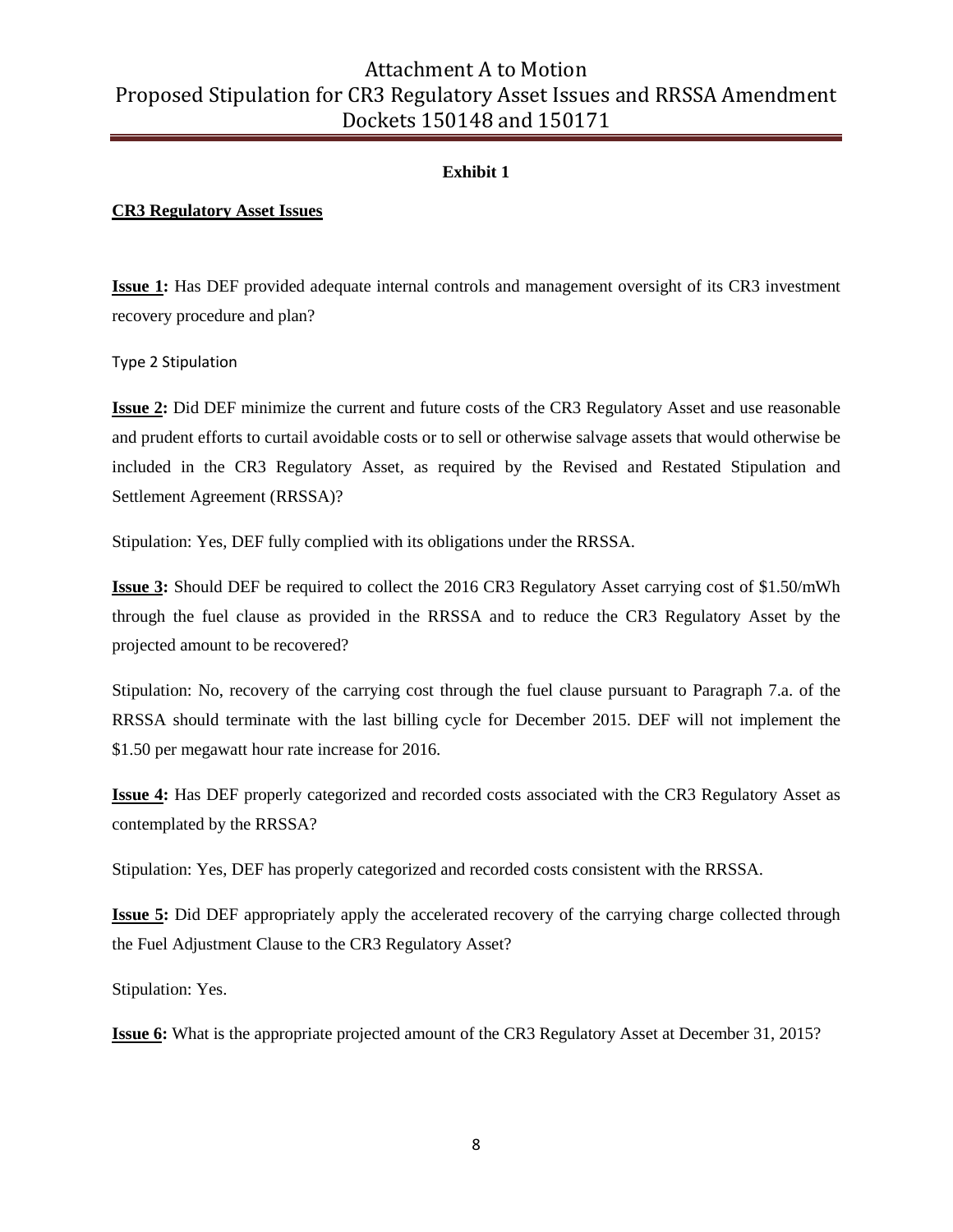Stipulation: The appropriate amount of the CR3 Regulatory Asset at December 31, 2015 is \$1,283,012,000. This amount reflects the original amount projected in DEF's petition of \$1,298,012,000 reduced by the adjustment of \$15 million referenced in the parties' stipulation.

**Issue 7:** Has DEF calculated the annual revenue requirement for the CR3 Regulatory Asset consistent with the requirements of the RRSSA?

Stipulation: Yes.

**Issue 8:** What is the appropriate amortization period and annual revenue requirement to amortize the CR3 Regulatory Asset?

Stipulation: The appropriate amortization period is 240 months consistent with the RRSSA. The appropriate annual revenue requirement is \$168,331,000 calculated on Exhibit\_\_(MO-2) as revised on 8/31/15 and attached to this Stipulation.

**Issue 9:** Should the Commission approve DEF's proposed treatment to account for nuclear fuel proceeds, that will not be received until the future, through the capacity cost recovery clause?

Stipulation: Yes, DEF should be allowed to recover through the capacity cost recovery clause the return on the future nuclear fuel proceeds until they are received and recover the difference between the actual amounts received and the amount credited to the CR3 Regulatory Asset in the December 31, 2015 balance. The pretax rate of return should be 8.12% consistent with the RRSSA Exhibit 10, line 20. .

**Issue 10:** Has DEF calculated the base rate increase consistent with the requirements of the RRSSA?

Stipulation: Yes, the base rate increase including the \$15 million stipulated reduction is calculated to be .496 cents/kWh as shown in Exhibit  $(MO-4)$  as revised on 8/31/15 and attached to this Stipulation.

**Issue 11:** If the Commission does not issue a financing order pursuant to DEF's Petition, should the projected amounts included in the CR3 Regulatory Asset be trued-up? If so, how should the true-up be accomplished?

Stipulation: Yes, DEF will do the true-up consistent with the RRSSA.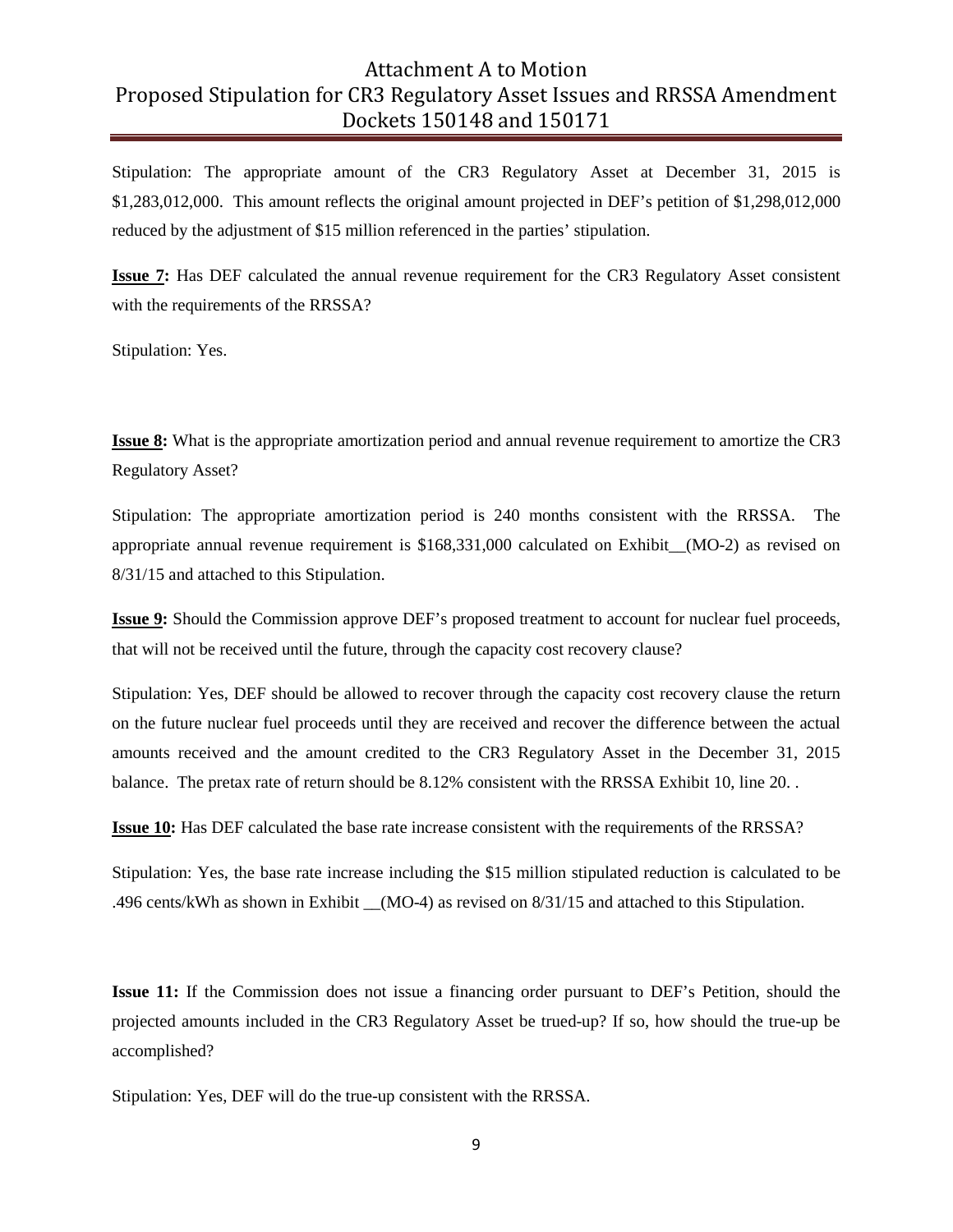**Issue 12:** If the Commission does not issue a financing order pursuant to DEF's Petition, what is the proposed uniform percentage rate increase to the demand and energy charges by customer rate schedule?

Stipulation: The proposed uniform percentage rate increase to the demand and energy charges by customer rate schedule is that provided in Exhibit (MO-4) as revised on 8/31/15 and attached to this Stipulation.

**Issue 13:** If the Commission does not issue a financing order pursuant to DEF's Petition, what should be the effective date of the requested base rate increase for billing purposes?

Stipulation: If the Commission does not issue a financing order pursuant to DEF's Petition, the effective date of the requested base rate increase should be six months after the Commission's vote rejecting the financing order.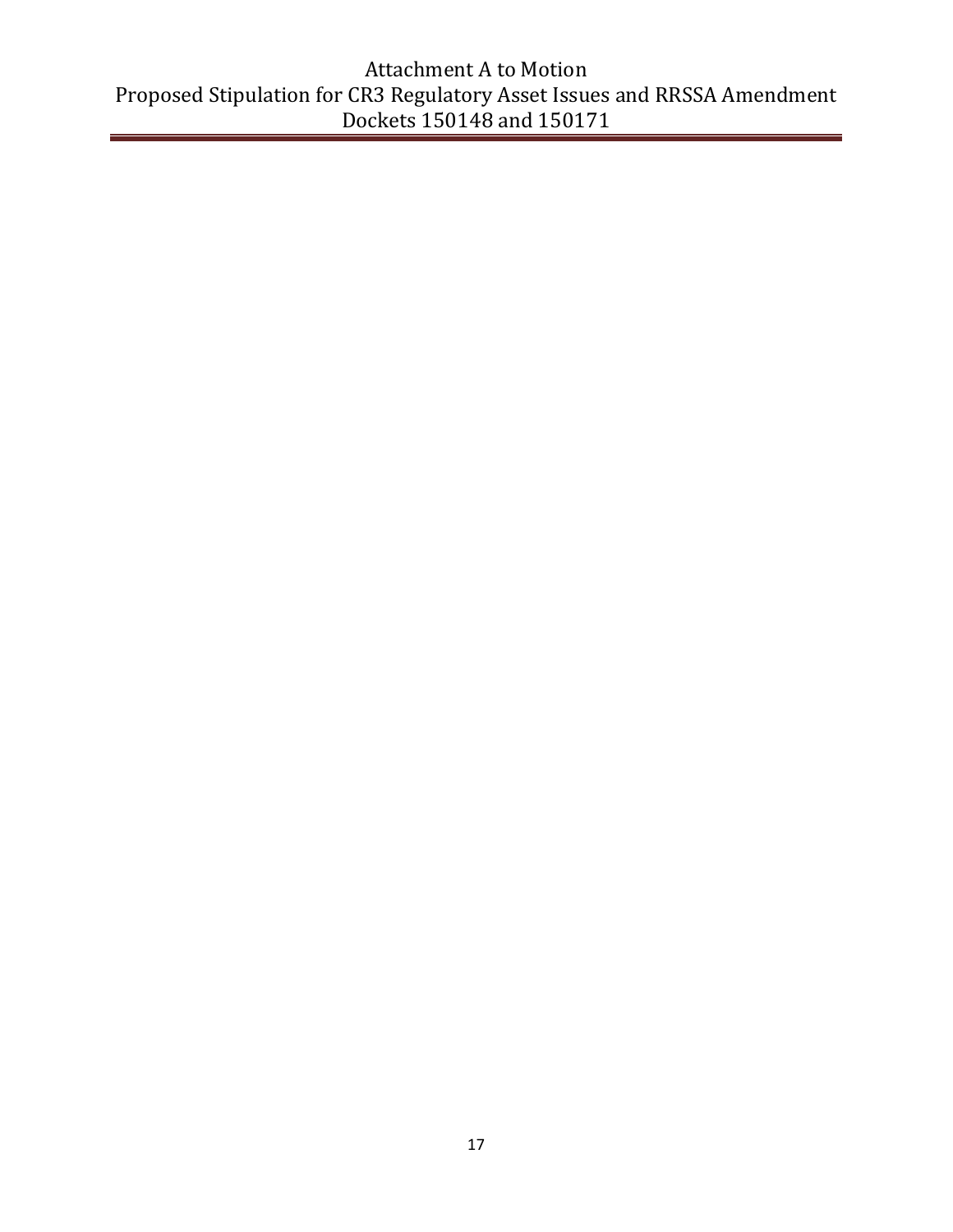#### **Exhibit 2**

#### **RRSSA Amendment**

The next to the last sentence of paragraph  $5(e)(1)$  is amended to read: "After a final decision by the Commission, DEF shall adjust the CR3 Regulatory Asset to true-up for the final Commission-determined total (retail jurisdictional) value of the DCS facility capital costs, and shall amortize the adjusted final CR3 Regulatory Asset over the recovery period of 240 months consistent with set forth in paragraph 5g."

The last sentence in Paragraph 5g is amended to read: "The CR3 Regulatory Asset recovery factor charges shall cease no later than the last billing cycle for the 240th month from inception of the recovery of the CR3 Regulatory Asset; provided, however, in the event that the nuclear asset-recovery costs (as defined in Florida Statutes Section 366.95(1)(k)) are to be recovered through the issuance of nuclear asset recovery bonds (as defined in Florida Statutes Section 366.95(1)(i)), the nuclear asset-recovery charge (as defined in Florida Statutes Section 366.95(1)(j)) shall remain in effect until the nuclear asset-recovery bonds have been paid in full and the Commission-approved financing costs (as defined in Florida Statutes Section 366.95(1)(e)) have been recovered in full, but in no event for a period longer than the close of the last billing cycle for the 276th month from inception of the nuclear asset-recovery charge, with the understanding that: (i) the nuclear asset-recovery bonds will be structured in a manner such that the scheduled final maturity date for the last maturing tranche of the nuclear asset-recovery bonds is as close as is reasonably possible to the last billing cycle for the close of the 240th month from inception of imposition of the nuclear asset-recovery charge; and (ii) any portion of the recovery period beyond the scheduled final maturity date for the last tranche of the nuclear asset-recovery bonds shall be strictly limited to the purpose of recovery of charges pursuant to the true-up mechanism permitted under any Financing Order that may be issued by the Commission and any adjustments approved by the Commission (in accordance with Florida Statutes Section 366.95(2)(c)4)."

The first sentence of paragraph 5h is amended to read: "The Parties intend that retail base rate recovery for the CR3 Regulatory Asset shall continue for 240 months from its inception, a recovery period consistent with the last sentence in paragraph 5g, including a scheduled final maturity date for the last maturing tranche of the nuclear asset-recovery bonds as close as is reasonably possible to the close of the last billing cycle for the 240th month from inception of imposition of the nuclear asset-recovery charge."

The second sentence in paragraph 21 is amended to read: "In addition, the Parties agree that the base rate increases or charges that, pursuant to the terms of this Revised and Restated Settlement Agreement, extend beyond the last billing cycle for December 2018 and survive the expiration of the term or termination of this Revised and Restated Settlement Agreement, specifically include,